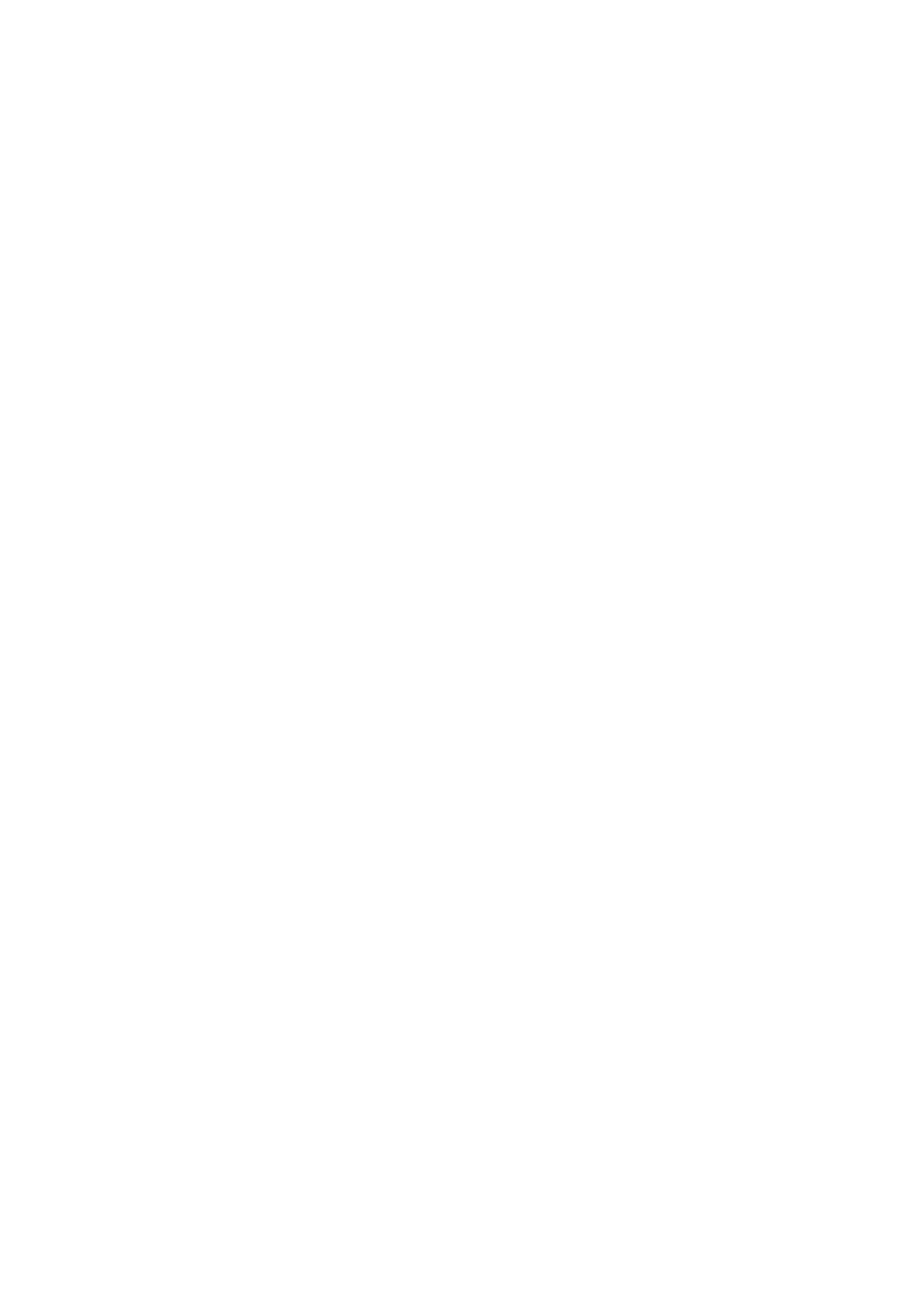# **TABLE OF CONTENTS 17 NOVEMBER 2020**

| <b>Business</b> |  |
|-----------------|--|
|-----------------|--|

### **Page No.**

| 1.                           | <b>Meeting Conduct</b> |                                       |   |  |
|------------------------------|------------------------|---------------------------------------|---|--|
|                              | 1.1                    | <b>Karakia</b>                        | 5 |  |
|                              |                        | 1.2 Apologies                         | 5 |  |
|                              |                        | 1.3 Conflict of Interest Declarations | 5 |  |
|                              |                        | 1.4 Confirmation of Minutes           | 5 |  |
|                              | 1.5                    | Items not on the Agenda               | 5 |  |
|                              | 1.6                    | <b>Public Participation</b>           | 5 |  |
|                              |                        |                                       |   |  |
| 2.<br><b>Public Excluded</b> |                        |                                       |   |  |
|                              | 2.1                    | <b>KPI update</b>                     | 6 |  |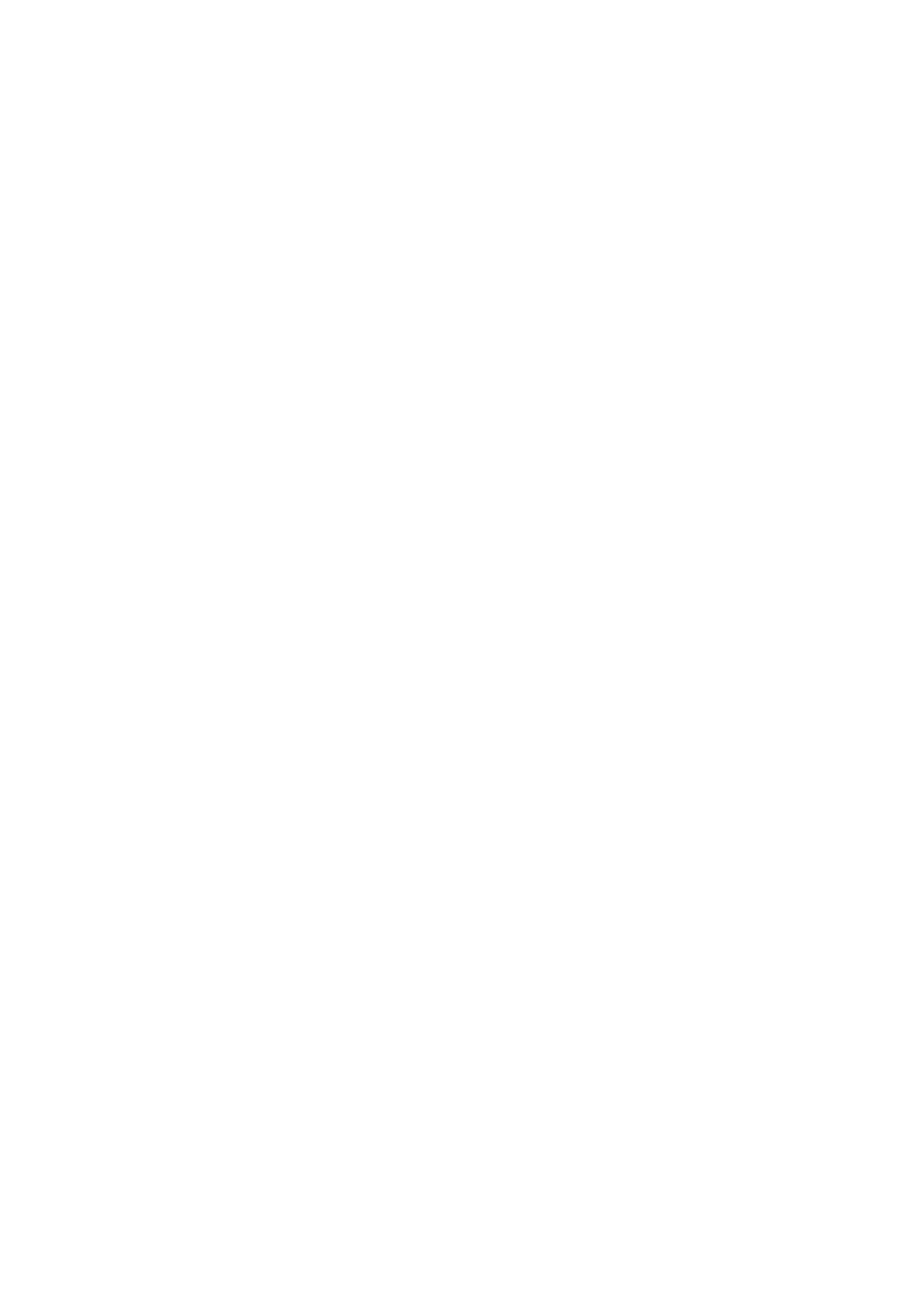### <span id="page-4-0"></span>**1. Meeting Conduct**

#### **1.1 Karakia**

The Chairperson declared the meeting open at 9:38am and invited members to stand and read the following karakia to open the meeting.

**Whakataka te hau ki te uru, Whakataka te hau ki te tonga. Kia mākinakina ki uta, Kia mātaratara ki tai. E hī ake ana te atākura. He tio, he huka, he hauhū. Tihei Mauri Ora!**

Cease oh winds of the west and of the south Let the bracing breezes flow, over the land and the sea. Let the red-tipped dawn come with a sharpened edge, a touch of frost, a promise of a glorious day

#### <span id="page-4-1"></span>**1.2 Apologies**

#### **Moved Mayor Foster, seconded Councillor Calvert**

#### **Resolved**

That the CEO Performance Review Committee:

1. Accept the apologies of the Mayor and Deputy Mayor for possible early departure.

**Carried**

#### <span id="page-4-2"></span>**1.3 Conflict of Interest Declarations**

No conflicts of interest were declared.

#### <span id="page-4-3"></span>**1.4 Confirmation of Minutes**

#### **Moved Councillor Calvert, seconded Deputy Mayor Free**

#### **Resolved**

That the CEO Performance Review Committee:

1. Approves the minutes of the CEO Performance Review Committee Meeting held on 19 August 2020, having been circulated, that they be taken as read and confirmed as an accurate record of that meeting.

**Carried**

#### <span id="page-4-4"></span>**1.5 Items not on the Agenda**

There were no items not on the agenda.

**1.6 Public Participation**

There was no public participation.